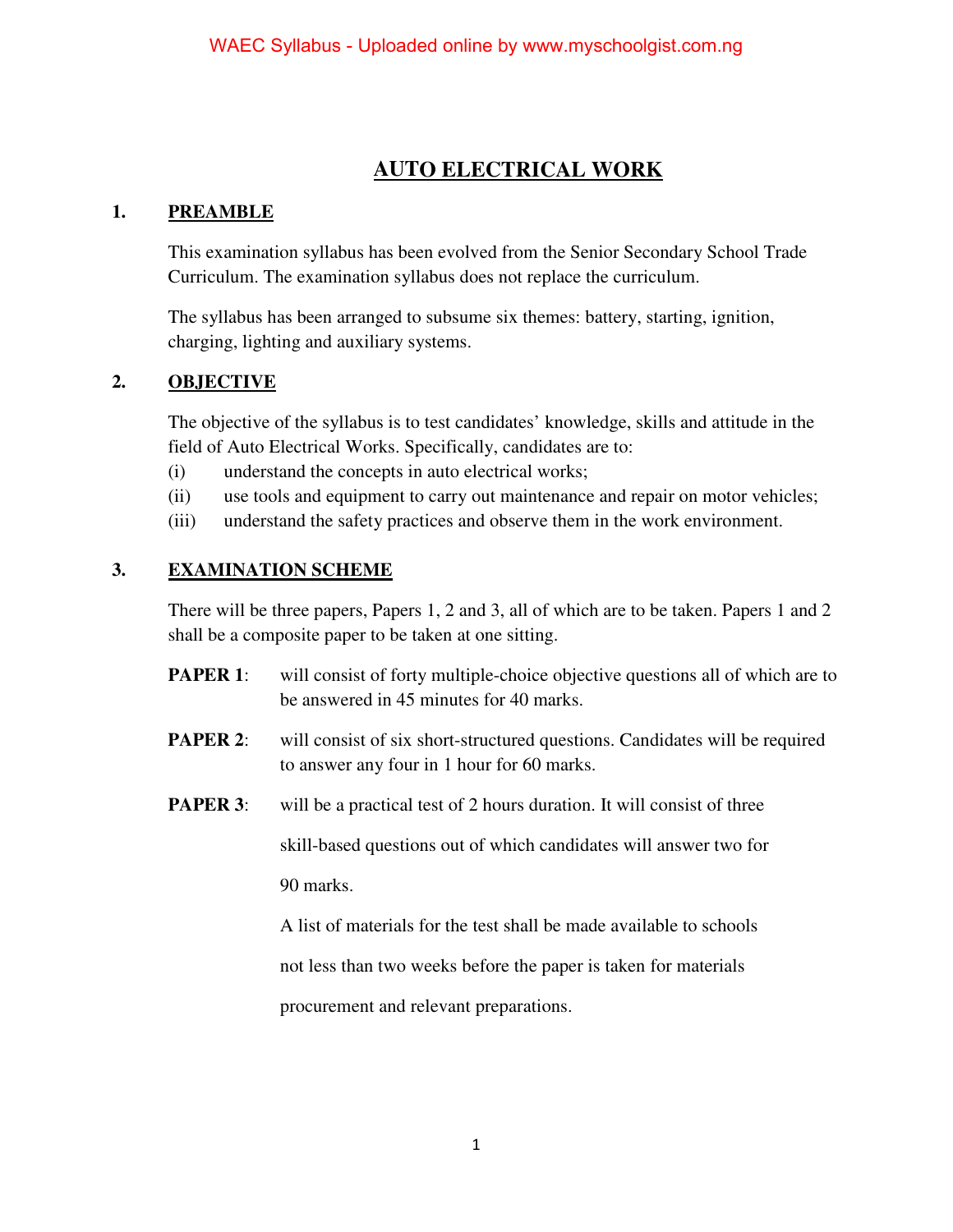## Alternative to Practical Test:

 Alternatively, in the event that materials for the actual practical test cannot be acquired, the Council may consider testing theoretically, candidates' level of acquisition of the practical skills prescribed in the syllabus. For this alternative test, there will be two compulsory essay questions to be answered in 2 hours for 100 marks.

## Industrial Attachment

This should be done by the candidates during the long vacation between their SS II and SS III course. It will be supervised and assessed by their subject teachers. It will carry 10 marks.

| <b>TOPIC</b>                                  | <b>NOTES</b>                                                                                                                                                                                                                                                  |
|-----------------------------------------------|---------------------------------------------------------------------------------------------------------------------------------------------------------------------------------------------------------------------------------------------------------------|
| 1. BATTERY                                    |                                                                                                                                                                                                                                                               |
| 1.1 Concept of battery                        | Definition, distinction between motor vehicle<br>battery and other batteries                                                                                                                                                                                  |
| 1.2 Uses of battery                           | Treatment should include vehicle battery<br>assembly and as power source in soldering                                                                                                                                                                         |
| 1.3 Types, Constructional details and ratings | Lead-acid and Nickel-alkaline types                                                                                                                                                                                                                           |
| 1.4 Charging                                  | Safety rules<br>Electrolyte preparation<br>Battery cleaning and connection<br>Charging mode<br>State of charge<br>Treatment should include electrolyte testing                                                                                                |
| 1.5 Testing and Maintenance                   | Specific gravity test of electrolyte<br>Cell voltage and polarity tests<br>Tools and equipment<br>Treatment should include electrolyte topping<br>up, hydrometer reading and interpretation,<br>over-charging symptoms and idle-battery safe-<br>keeping hint |

# **4. DETAILED SYLLABUS**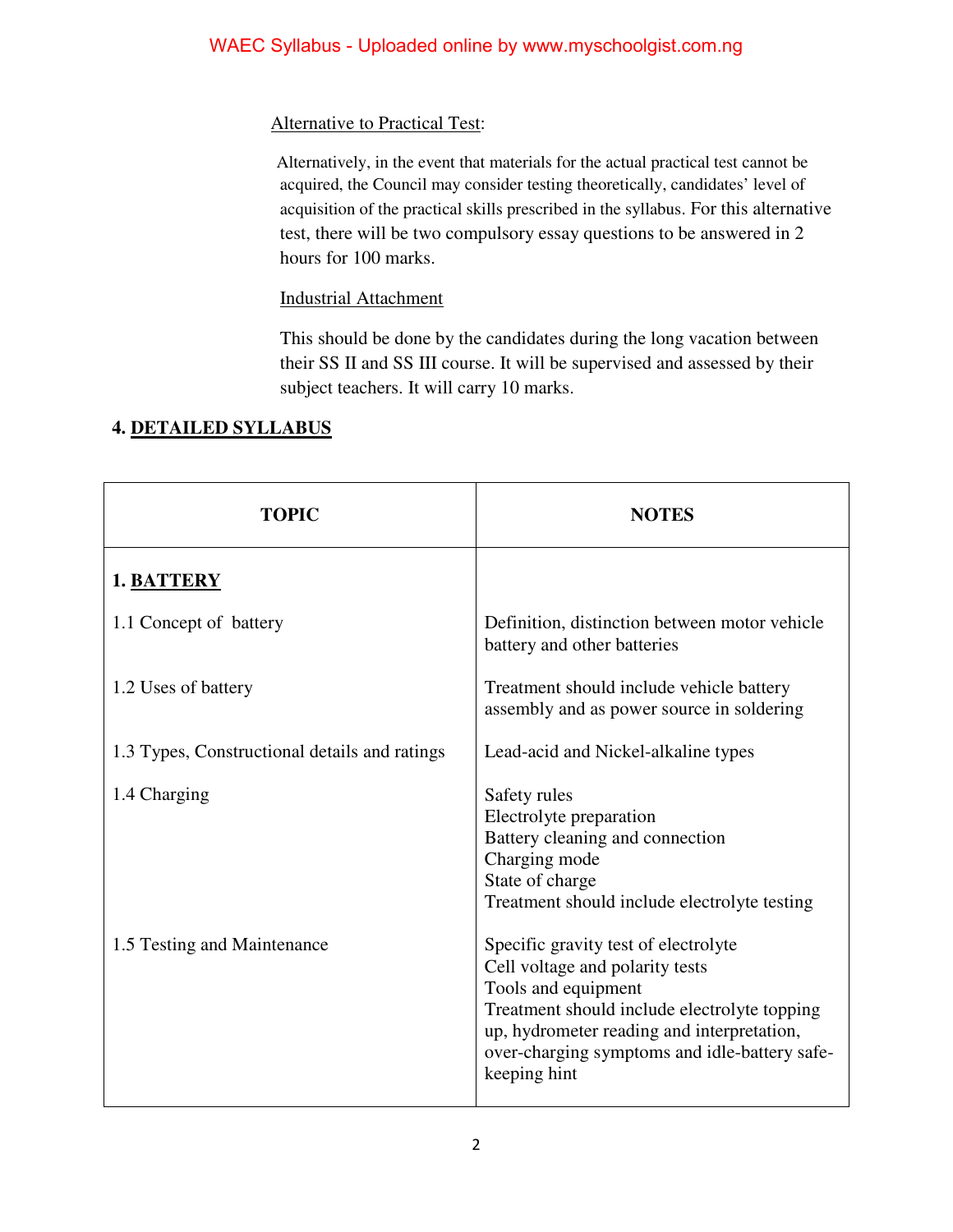| 2. STARTING SYSTEM                              |                                                                                                                                               |
|-------------------------------------------------|-----------------------------------------------------------------------------------------------------------------------------------------------|
| 2.1 Purpose and components of starting system   | Treatment should include battery, flywheel,<br>starter                                                                                        |
| 2.2 Circuit diagram                             | motor, switch and solenoid                                                                                                                    |
|                                                 | Drawing and reading of circuit diagram<br>Treatment should include the location of the<br>components and their sequential arrangement<br>in a |
| 2.3 Types of starter motor                      | vehicle.                                                                                                                                      |
| 2.4 Repair of starter motors                    | Axial and Inertia.<br>Treatment should include pinion engagements                                                                             |
|                                                 | Dismantling and assembling<br>Bushing and brush replacement<br>Commutator soldering/repair<br>Trouble shooting and rectification              |
| 3. IGNITION SYSTEM                              | Treatment should include armature servicing,<br>diagnosis and repairs/restoration                                                             |
| 3.1 Purpose and components of ignition system   |                                                                                                                                               |
|                                                 | Ignition system assembly<br>Treatment should include circuit cables,<br>ignition                                                              |
| 3.2 Circuit diagram                             | switch, battery, coil, distributor, capacitor, high<br>tension leads and sparking plugs                                                       |
| 3.3 Construction and operation of ignition coil | Drawing and reading of circuit diagram<br>Treatment should include line diagram and<br>conventional symbols                                   |
| 3.4 Types of Ignition System                    | Circuit diagram<br>Treatment should include the internal<br>construction<br>of the coil                                                       |
| 3.5 Timing                                      |                                                                                                                                               |
| 3.6 Faults and repairs                          | Conventional contact breaker and electronic<br>ignition systems                                                                               |
|                                                 | Concept and timing faults such as retarded<br>ignition and over-advanced ignition.                                                            |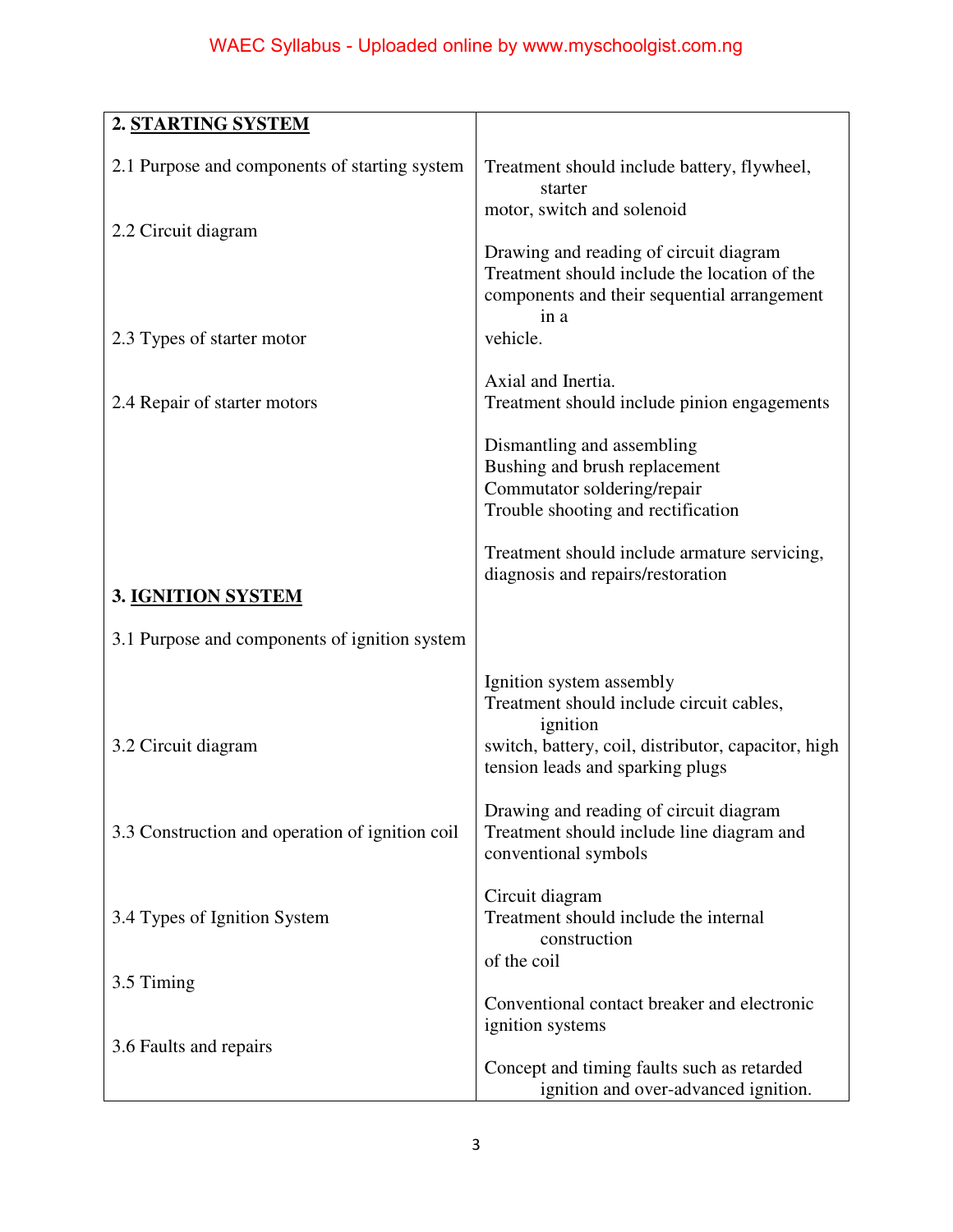| <b>4. CHARGING SYSTEM</b>                                           | Hard starting<br>Jerking<br>Back firing etc.<br>Emphasize the use of multimeter, scanner, test<br>lamps etc.                                                                                                                                                                              |
|---------------------------------------------------------------------|-------------------------------------------------------------------------------------------------------------------------------------------------------------------------------------------------------------------------------------------------------------------------------------------|
| 4.1 Purpose and components of charging<br>system                    | Charging system assembly as a sub-system in a<br>motor vehicle<br>Treatment should include switch, battery,<br>cables,                                                                                                                                                                    |
| 4.2 Alternator                                                      | alternators, voltage regulators.                                                                                                                                                                                                                                                          |
| 4.3 Circuit diagram                                                 | <b>Constructional details</b><br>Conversion of a.c. to d.c. (rectification)<br>Function of each part of an alternator                                                                                                                                                                     |
| 4.4 Faults and repairs                                              | Drawing and reading of circuit diagram<br>Treatment should include graphical and<br>pictorial<br>representation, need for diagrammatic<br>representation and how to remove and fix the<br>charging system units<br>Brush and Bearing replacement<br>Diode testing, repair and replacement |
|                                                                     | Treatment should include bearing seizure,<br>charging<br>failure etc.                                                                                                                                                                                                                     |
| 5. LIGHTING SYSTEM                                                  |                                                                                                                                                                                                                                                                                           |
| 5.1 Purpose and classification of lighting in a<br>motor<br>vehicle | Obligatory and non-obligatory lights                                                                                                                                                                                                                                                      |
| 5.2 Head lamps                                                      | <b>Types</b><br>Features<br>Setting of head lamps                                                                                                                                                                                                                                         |
| 5.3 Circuit diagram                                                 | Classification, drawing and reading of circuit<br>diagram                                                                                                                                                                                                                                 |
|                                                                     | Trouble shooting                                                                                                                                                                                                                                                                          |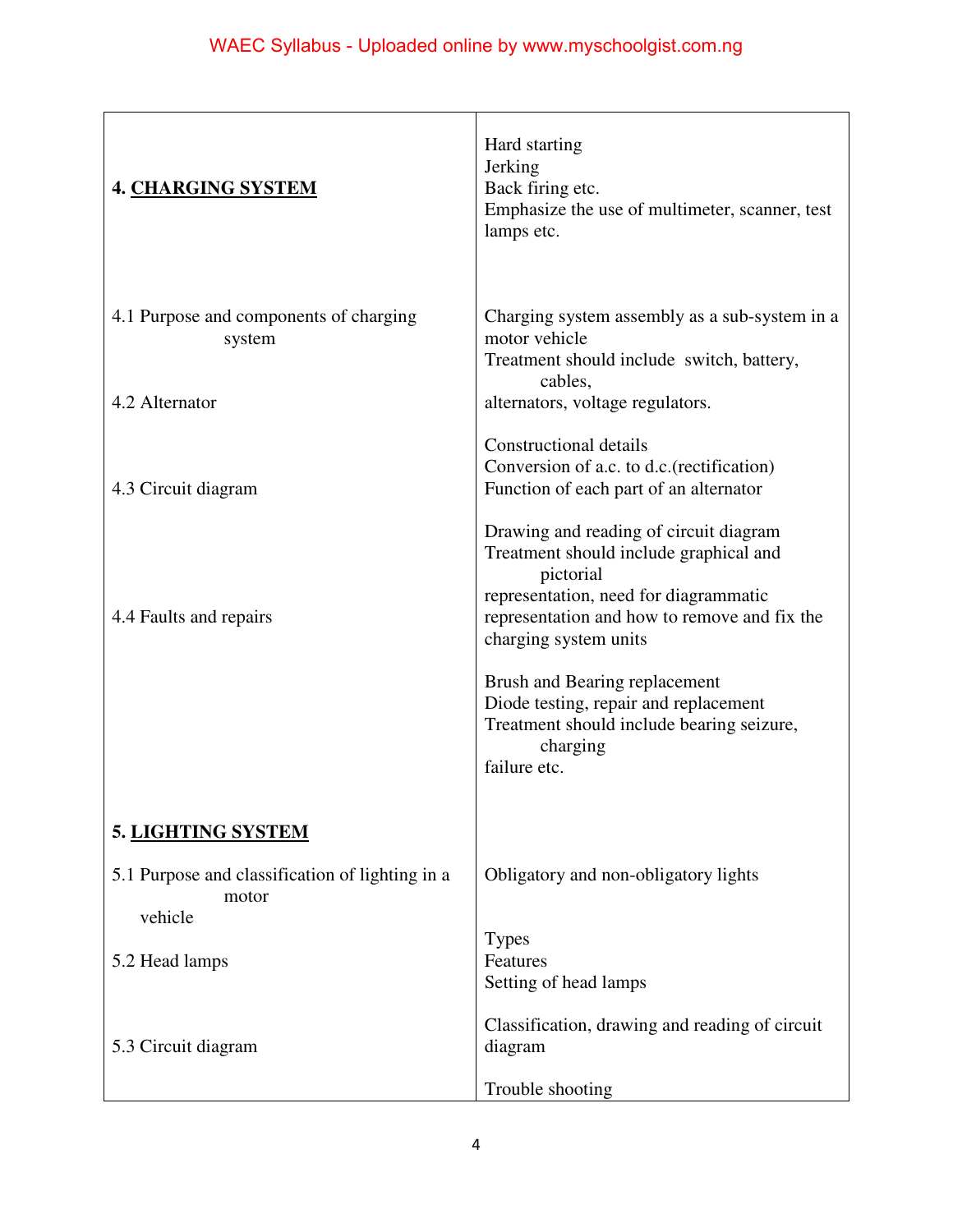| 5.4 Maintenance and repairs                                                     | Treatment should include tools, equipment and<br>procedures for repairing faults such as broken<br>headlamp lens, bulb failure, non-aligned<br>headlamps, open and short circuits etc.             |
|---------------------------------------------------------------------------------|----------------------------------------------------------------------------------------------------------------------------------------------------------------------------------------------------|
| <b>6. AUXILIARY SYSTEM</b><br>6.1 Concept and components of auxiliary<br>system | Definition, uses and units<br>Treatment should include needs for auxiliary<br>system                                                                                                               |
| 6.2 Constructional details and operation of<br>auxiliary system component       | Treatment should include water temperature<br>gauge,<br>oil pressure gauge, fuel gauge, horn relay,<br>wiper<br>switch, screen watcher pump, indicator and<br>door<br>switch                       |
| 6.3 Maintenance and repairs of auxiliary<br>Components                          | Troubleshooting<br>Treatment should include tools and equipment<br>and<br>Procedures for repairs of faults such as the<br>failure<br>of horn, screen wiper, oil pressure gauge, fuel<br>gauge etc. |

# **LIST OF FACILITIES AND MAJOR EQUIPMENT/MATERIALS REQUIRED:**

- (1) Motor batteries
- (2) Battery head moulder set
- (3) A complete tool box
- (4) Polythene hand gloves sets
- (5) Ammeter, voltmeter, multimeter
- (6) High rate discharge tester
- (7) Spanners, hand drilling machine
- (8) Vice
- (9) Bench/Table
- (10) Wire brush, bearing extractor, pulley extractor
- (11) Feeler gauge, soldering iron and lead
- (12) Emery cloth, wooden file, aprons
- (13) Jumper cable, magnetic pick-up
- (14) Googles, plastic trays